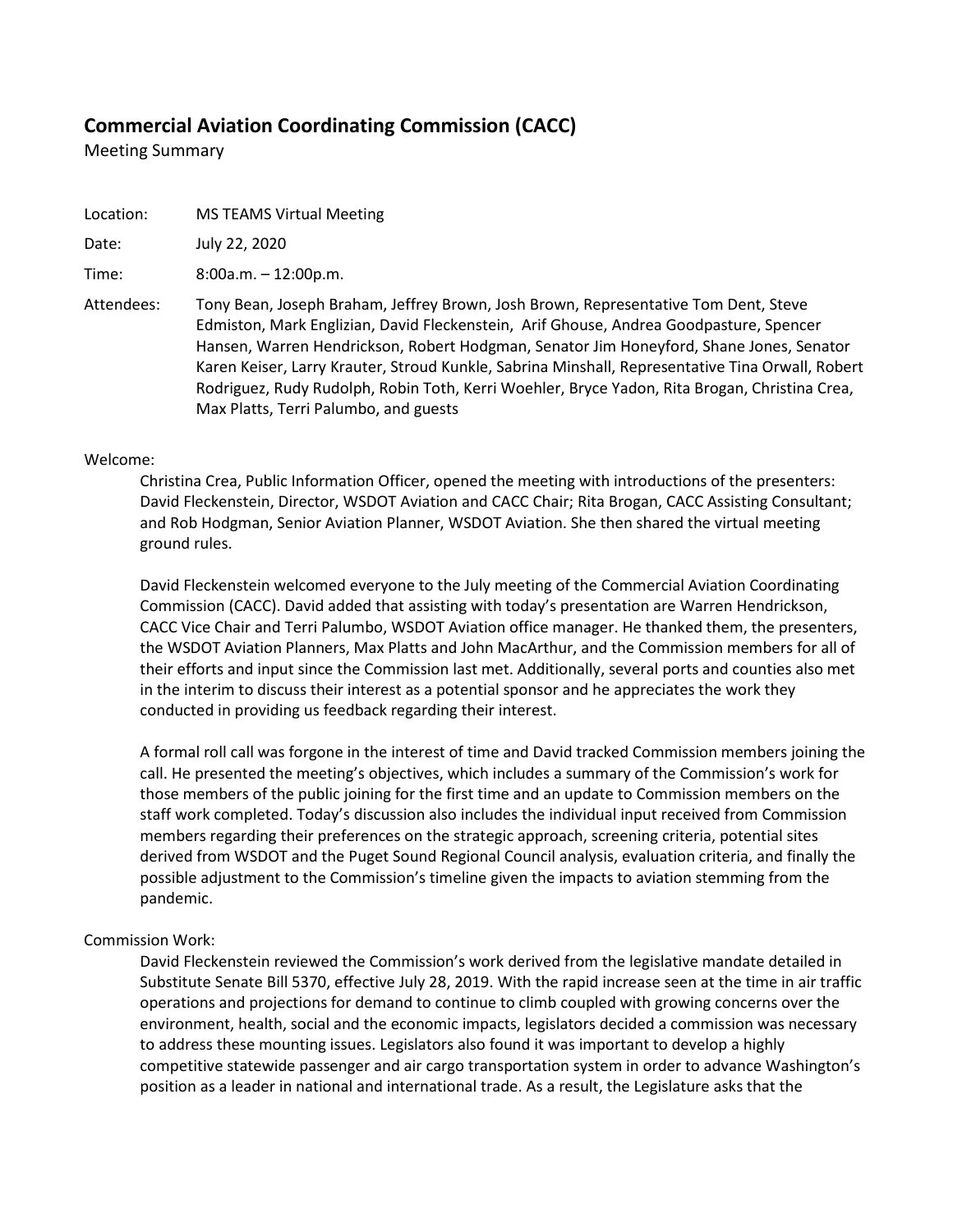Commission identify a location for a new primary commercial aviation facility taking into consideration not only all mentioned above but also any pertinent previous and ongoing studies.

Just as we were in the process of analyzing the data and studies, while building a road map to address the requirements, the pandemic hit. The truth of the matter is that no one can say with certainty how soon the aviation industry will recover from the pandemic and what the lasting impacts due to traveler preferences and likely economic damages around the globe will be. Thus, our discussion later will involve a potential request to adjust our timeline given the unknowns.

# Commission Charter:

The charter details the Commission's basic requirements which are to: recommend a short list of no more than six airports by January 1, 2021; of those six, identify the top two by September 1, 2021; and finally recommend the single preferred location by January 1, 2022; by a 60% majority vote.

As part of the research conducted, the Commission must consider the feasibility of building an aviation facility in that location, and its potential environmental, community, and economic impacts. The Commission must also develop a timeline for developing and completing a facility that is functional by 2040. With that, the Commission will also make recommendations for long-range commercial facility needs across the state.

It is important to note that the recommendations may include expanding or modifying an existing airport as opposed to building a brand-new airport. The final report is due to the Legislators by January 1, 2022.

# Guiding Principles:

The Commission's work is guided by four overarching principles including environmental responsibility, economic feasibility, social equity, and public benefit. As an example of what we are thinking about and discussing, we know that transportation is a key contributor to greenhouse gas emissions and within transportation, aviation is a growing contributor. So, by 2040, what are some of the things we can plan for in technological improvements or recommend being put in place to mitigate or even nullify the impacts on the environment?

Economically, and perhaps even more so now, can we afford to do something that is recommended? No matter how you look at it, this endeavor could end up being a big investment when you take into consideration everything required for a new commercial aviation facility to be constructed.

Socially, it is important that we ensure underrepresented groups have a voice and that we listen and consider those voices.

Finally, we need to make certain that the single preferred recommendation benefits the greater good over one single entity or group.

# Defining the Challenge - Passengers:

The challenge we face is forecasted demand and a growing capacity gap over time. In 2018, SeaTac experienced just over 24 million enplanements. Even with planned improvements at SeaTac, the capacity gap is expected to be somewhere between 23 to 27 million enplanements by 2050. This equates to a need for the equivalent of another SeaTac size facility. That being said, as a result of the pandemic, SeaTac is currently experiencing a little over 25 percent of the enplanements as the same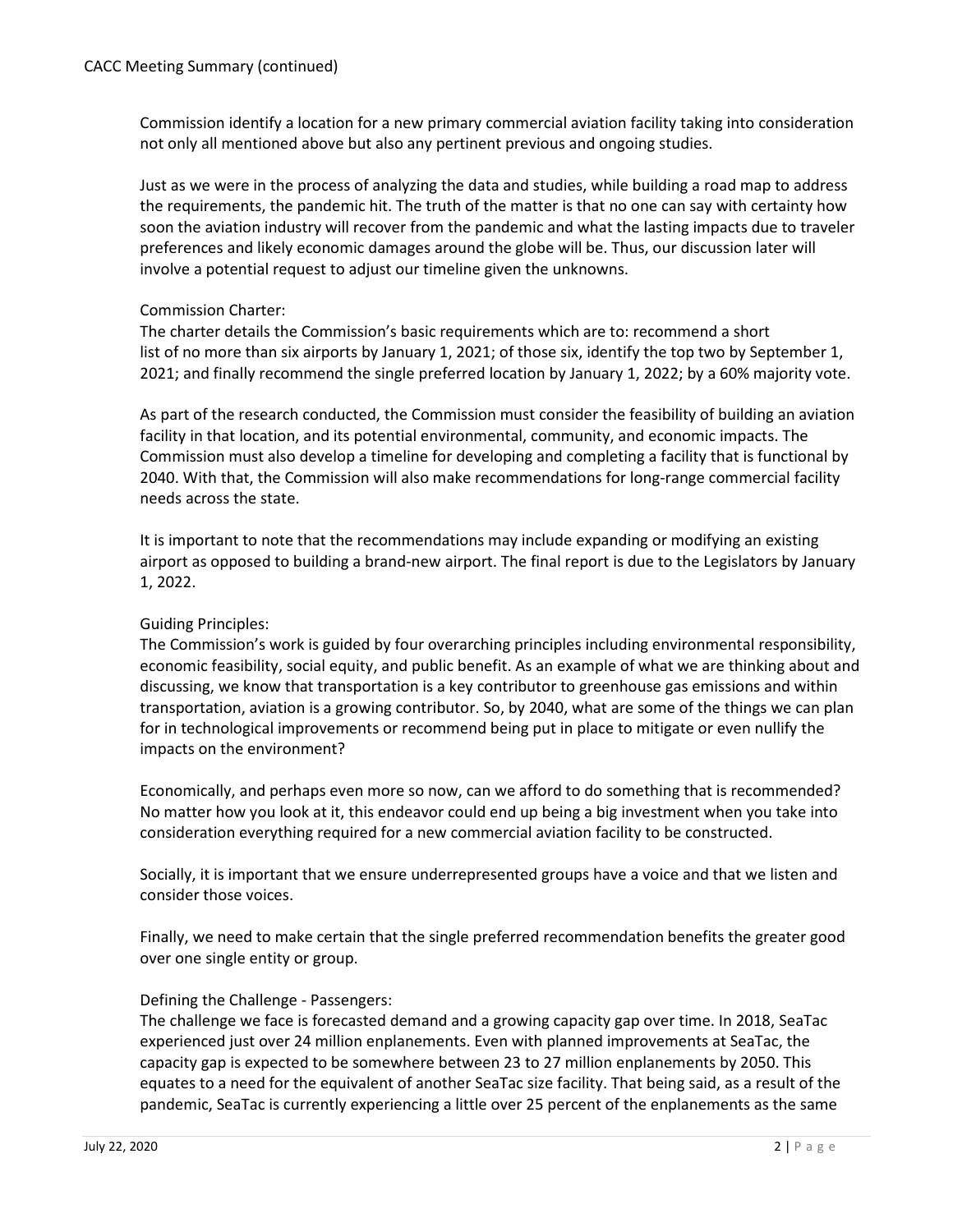time last year. So, you may be asking yourself, why do we have to address this now? The truth of the matter is that in general, it typically takes about 20 years to establish a new airport given the Commission's work, decisions yet to be made by Legislators, Federal Aviation Administration approval, funding, environmental work, etc., it is a long list. But again, what we don't know for sure is how the pandemic impacts commercial aviation demand and the forecasted capacity gap.

# Defining the Challenge – Growth Projections:

The supporting staff and Commission are taking consideration of where people live and the projections for population growth. Four of the five fastest growing counties are in the Puget Sound Region. King County is expected to lead that growth with over 300,000 new residents by 2040 followed by Snohomish, Pierce, Clark, and Thurston Counties.

# Site Decision Process:

The Commission is using a three-phase decision process that leads to the January 1, 2022, recommendation of a single preferred location. Phase I involves initial screening of airports and locations which you will hear more about along with staff recommendations. It includes basic requirements for consideration in putting a site on the possible list of six sites. Once that list of six sites is identified, the Commission will evaluate each of those sites under Phase II using evaluation criteria to get us to a list of two sites. Phase III involves further evaluations, comparing the advantages and disadvantages of each site, with the end state of one preferred recommended site. This phase also involves additional recommendations the Commission will make that may benefit the aviation system as a whole looking at commercial air service, air cargo and general aviation.

Important to note, there are opportunities for public input during each phase and that there will be additional work after the January 1, 2022 recommendation, with the state legislators and the process the Federal Aviation Administration will undertake.

# Airport Site Selection Factors:

The screening criteria for Phase I is based on airport site selection factors that the Commission generally agreed upon during earlier meetings. The factors include available land, existing facilities, known environmental constraints, proximity to population centers, potential airport sponsors, and the availability of multimodal transportation.

# Informational Briefings:

Since our January meeting, the process was started to provide informational briefings in attempts to reach out to potential airport sponsors as well as those just wanting to know more about the Commission's work. To date, briefings have been provided to Port of Olympia, Thurston County Commissioners, Lewis County Commissioners, Port of Bremerton, Port of Shelton, the Des Moines Normandy Park Rotary Club, and the Thurston County Regional Planning Council. Additional briefings are scheduled for both the Snohomish County Council and the Tumwater City Council. We also hope to provide a briefing to Pierce County, at a later date.

# Current Potential Sponsor Level of Interest:

As part of the briefings provided to potential sponsors and through a follow up letter, potential sponsors were asked what their level of interest was in sponsoring a new airport or in the expansion of an existing airport to help meet the demand. Lewis County seriously encouraged the Commission to consider Ed Carlson Memorial Airport in Toledo as part of the solution. Port of Bremerton is interested in being part of the discussion and looking at what role Bremerton National Airport might play. Port of Olympia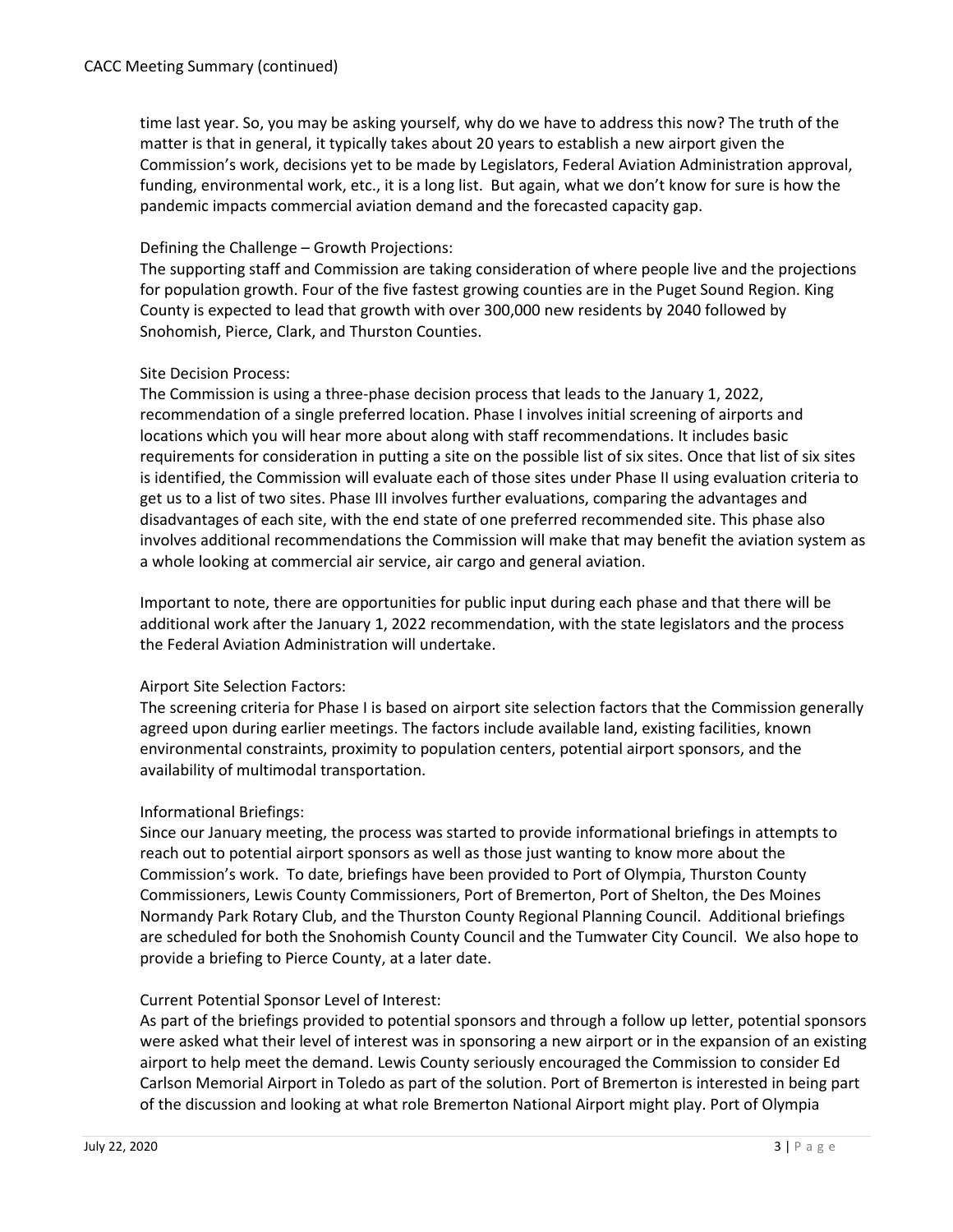expressed that they are not interested in a greenfield location or expansion of Olympia Regional Airport, but are interested in partnering with another port to meet future needs. Port of Shelton expressed an extreme level of interest in Sanderson Field being considered for future expansion. Thurston County Commissioners expressed that they are not interested in being listed as a potential sponsor in the development of a greenfield site in Thurston County. David has the feedback whether in emails or written and signed correspondence with more detail that can be provided to the Commission for those that would like to see them.

# Communications Plan – Goals and Implementation:

One of the most important aspects of the Commission's work, David feels, is the ability to communicate with those interested or potentially impacted by the Commission's recommendations. While a lot of work has gone into developing the goals and plan to communicate, there are four key aspects to it. It entails listening to what people want, developing ways for people to participate, making information available to the public, and keeping major stakeholders informed. This process is now complicated by the pandemic, so it is something we plan to discuss in regards to adjusting the timeline.

Commission member questions and comments:

- Senator Keiser asked, the Olympia Airport is not interested in expanding but is interested in partnering with another Port Authority, did you explore that conversation?
- David responded, not any further as we just recently received that feedback from the Port. He thinks their interest would most likely be the Port of Shelton in Mason County given the proximity. Though he is speculating at this point.

#### Public Outreach:

Rita Brogan shared the Commission's commitment to public engagement. She mentioned the COVID crisis put a damper on our ability to engage with the larger community about this effort. We feel strongly that we need to have community engagement, but we did not anticipate the regulations and need for social distancing, nor were we able to predict how long it would last.

Our intention is to set aside a portion of each Commission meeting to allow for public comment and as soon as we figure out how we can make that happen, we will do so. So that members of the public can comment during real time.

In terms of recent public input that we have received, we have received a number of emails expressing support of the concept of the CACC; a number of emails requesting improvements at specific airports, or additional service to specific areas; We've heard support for airport expansion at a couple of airports, notably Bremerton in Everett. There have been suggestions about different types of transportation improvements that might be necessary to accompany airport expansion. Some questions about whether a new airport is going to be needed. As a result of recent media coverage, we have several emails expressing concerns about a new airport in Thurston County and some supporting that idea. The Aviation Division has responded to nearly all, if not all, of those inquiries clarifying the CACC decision process and the role of the CACC in making a recommendation related to the aviation system.

#### Moving Forward:

The Aviation Division has prepared a folio that more clearly outlines the Commission's decision process and encourages community engagement. We have also put together a Frequently Asked Questions document that answers some of the questions we have received to date from the public and that we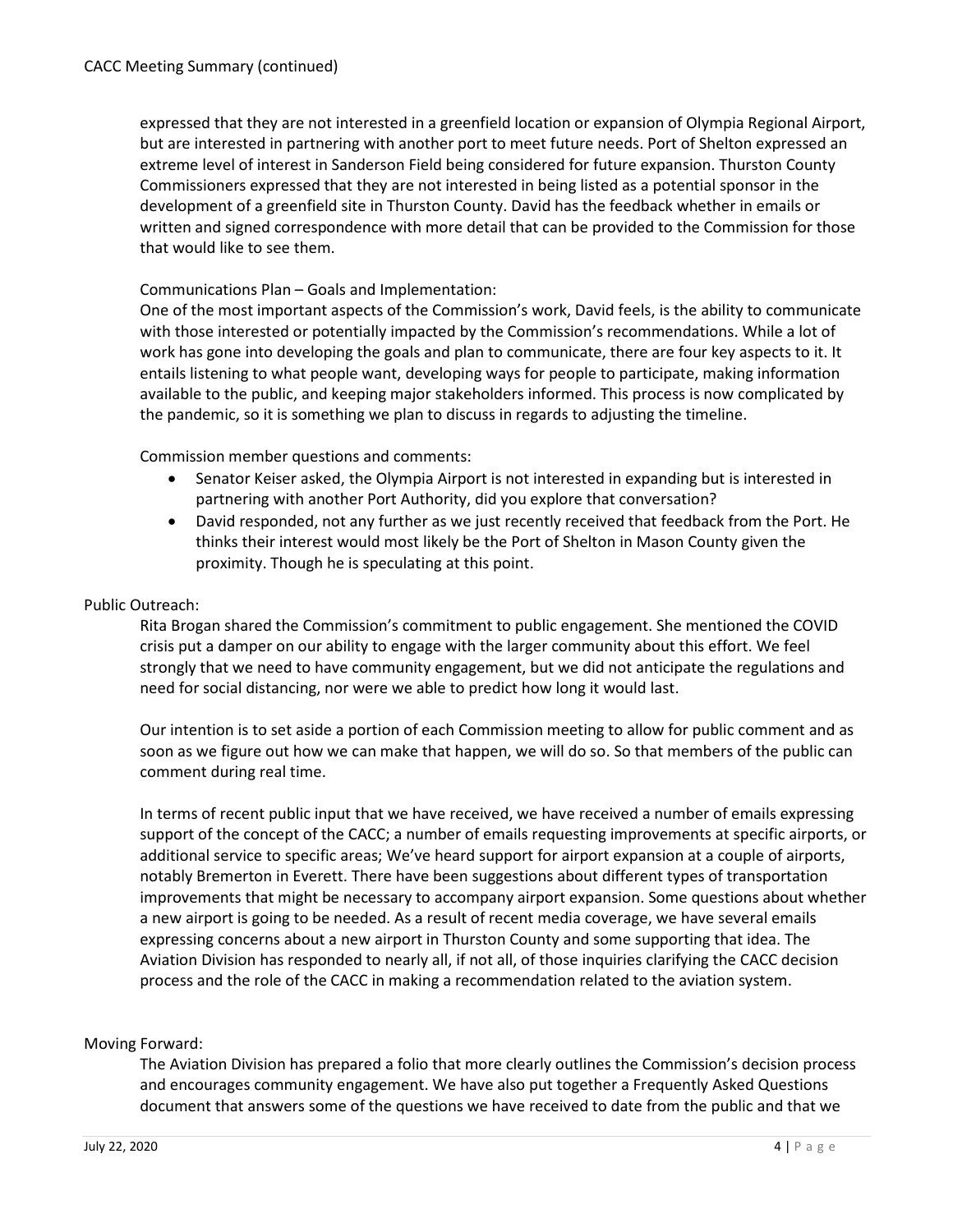will continue to add to. Both of these documents are posted on the Commission's website. In coming months, we plan to sponsor electronic town-halls and online surveys. That is a compromise we've had to make in the time of COVID to inform and engage members of the public. We will continue to respond to questions from the public and the media, and the Commissioners will receive copies of all public comment.

Senator Keiser asked how many public comments we received. Christina Crea mentioned there were at least 20 comments.

David Fleckenstein stated that the Port of Olympia had received over 300 comments. A lot of those were in relation to the Black Lake area because we had mentioned that in one of our briefings as having been previously looked at. It was of concern to many citizens that live in that area.

Senator Keiser would like us to monitor the surge of comments from a particular location because that will tell us a lot of what is going on.

Joe asked if all the public input, up to this point, has been unsolicited feedback.

David said yes and no. We have made it known on our website and publications about the CACC's work where people could provide comments. Ports and counties are also receiving comments as they discuss potential sponsorship in their public meetings.

Representative Orwall asked, when gathering comments to please include public comments from the SeaTac area as well.

David replied that when public comments define the area or airport, we will group them.

# Recent Staff Activities:

Rob Hodgman shared that staff activities have benefitted from input from Commission members. The staff have reviewed previous studies, conducted analysis, conducted outreach, and developed criteria. Starting with the Flight Plan Study, and consulting the WSDOT Long Term Air Transportation Study the team identified six initial sites, and then looked across the Puget Sound region and other areas across the state for other airport sites that could be considered.

The Puget Sound Regional Council is currently conducting an Aviation Baseline Study and has provided technical information and validated many of the factors the Aviation Division staff was applying. The PSRC 28-airport list was combined with the 20 sites WSDOT identified to conduct initial analysis and preliminary screening. The PSRC study also provided an informative overview of airspace factors and allowed the staff to conduct a rudimentary analysis of potential airport sites. Staff asked informal questions of airports about known environmental concerns. Wetlands and protected habitat were the main topics that surfaced.

As far as conducting analysis, SeaTac Airport is by far the biggest provider of both commercial passenger service and air cargo in Washington State. We thought it would be worthwhile to understand some of the dynamics of where those passengers come from, specifically East Cascades catchment area, and understand connecting flight information.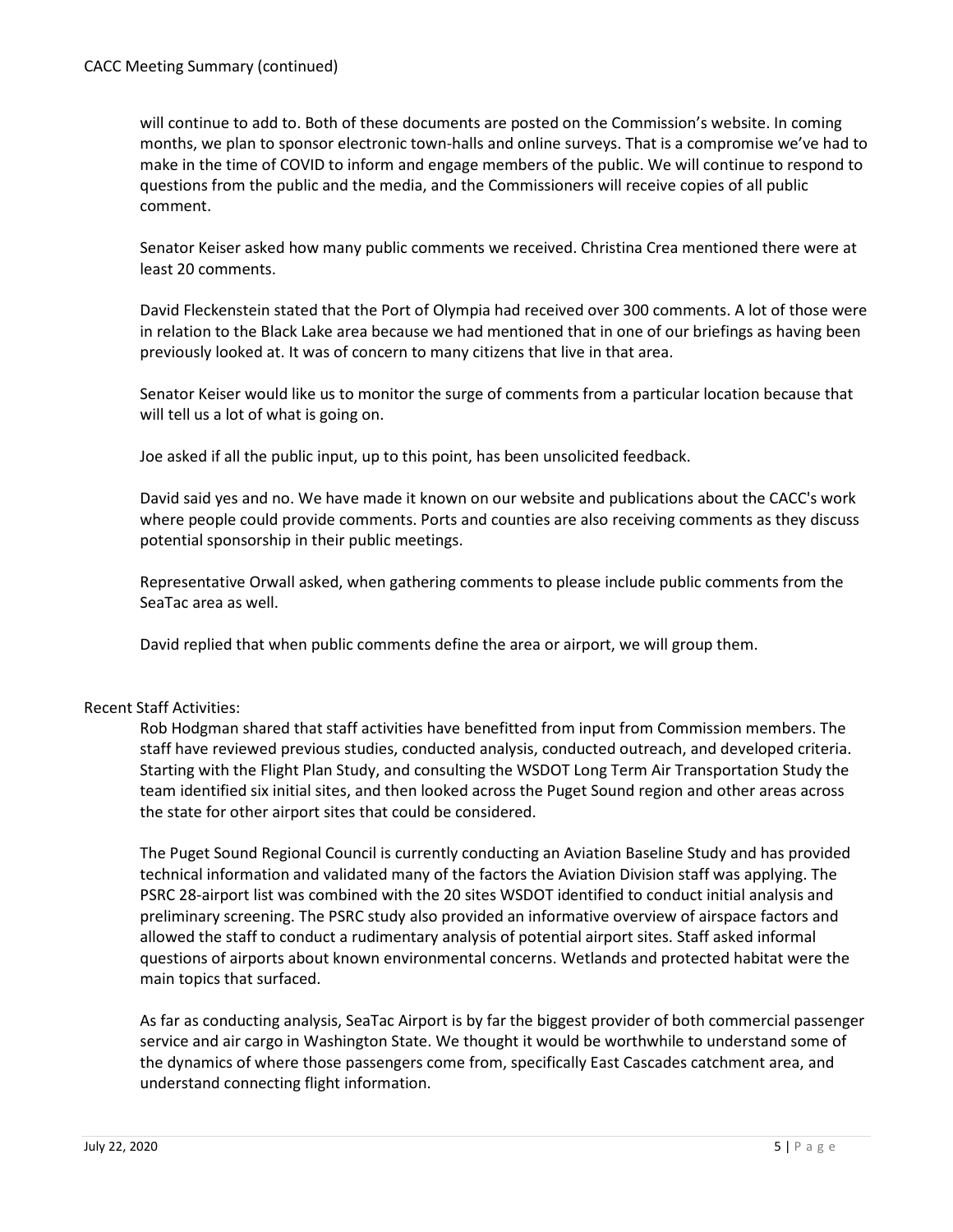SeaTac airport provided Aviation Division staff with data collected by the airport on passengers outside of the Puget Sound area and connecting flights. Of roughly 2000 passengers surveyed, 688 were from Washington State, and of those 570 were from the Puget Sound region and 118 were from outside the Puget Sound region (80 from the east side of the Cascades). A little less than one third, or 29% of SeaTac flights are connecting passengers, meaning their origin/destination is not SeaTac. We do not yet know how many of those are international passengers.

For emerging technologies, WSDOT Aviation is in the second phase of an Electric Aircraft Working Group. The ongoing study has learned that electric or alternate propulsion aircraft that have the potential to provide lower cost flights and reduce noise and emissions once the technology is proven and certified by the FAA.

Studies show that aviation bio-fuel blends could reduce aircraft emissions. If production were to increase to a more affordable price per gallon, bio-jet fuel has the potential to reduce pollution caused by aircraft.

WSDOT Aviation examined current air carriers that may serve the Puget Sound region airports and the aircraft fleets they operate. Planners compared the performance characteristics of aircraft to understand what lengths and widths of runways would support various aircraft in terms of number of passengers and possible destinations. We have learned a runway length of 9,000 feet or more could open up many international and most domestic locations. At approximately 7,500 feet, we probably would not have very many international opportunities, most domestic locations would be possible. At approximately 5,500 to 6,000 foot long runway, it would be primarily regional destinations with possibly as far away as the Bay Area or Denver, but certainly not a nation-wide reach.

Delivering a complete solution for expanding an existing airport will need to address both the aircraft movement area (airside) on the airport and the non-movement area (landside) for supporting airport activities and functions. Existing infrastructure, and availability and accessibility of improved infrastructure all contribute to the cost and feasibility of an expansion effort.

As we will discuss in more detail, one of the objectives is to possibly build a large, SeaTac-size airport. We equate that to three runways, each at approximately 9,000 feet long to give us the international and domestic reach that is equivalent to what SeaTac is now providing. The Flight Plan Study in 1992 recommended 4,600 acres to do that. Finding 4,600 acres of undeveloped land in the Puget Sound Region is a pretty challenging endeavor. At this point we do not have a greenfield site that has been brought forward for planners to consider. However, we have heard from Lewis County that the Toledo Airport is a possible site for a large, SeaTac-size airport, so the staff templated a possible footprint to confirm the site could accommodate three runways each 9,000 foot long. It appears that with minor revisions this footprint will fit at that site.

Senator Keiser commented that most urban airports have two runways in the United States.

Finally, understanding that COVID-19 has and will likely continue to have a dramatic impact on air transportation and the associated Aviation Trust Fund revenue from fuel sales tax. We are cautious about how much funding could be available from the Trust Fund in the near term.

We have conducted outreach and one of the three primary deliverables of the charter was to address general aviation (GA). So, the Aviation staff have conducted two surveys of the GA community; GA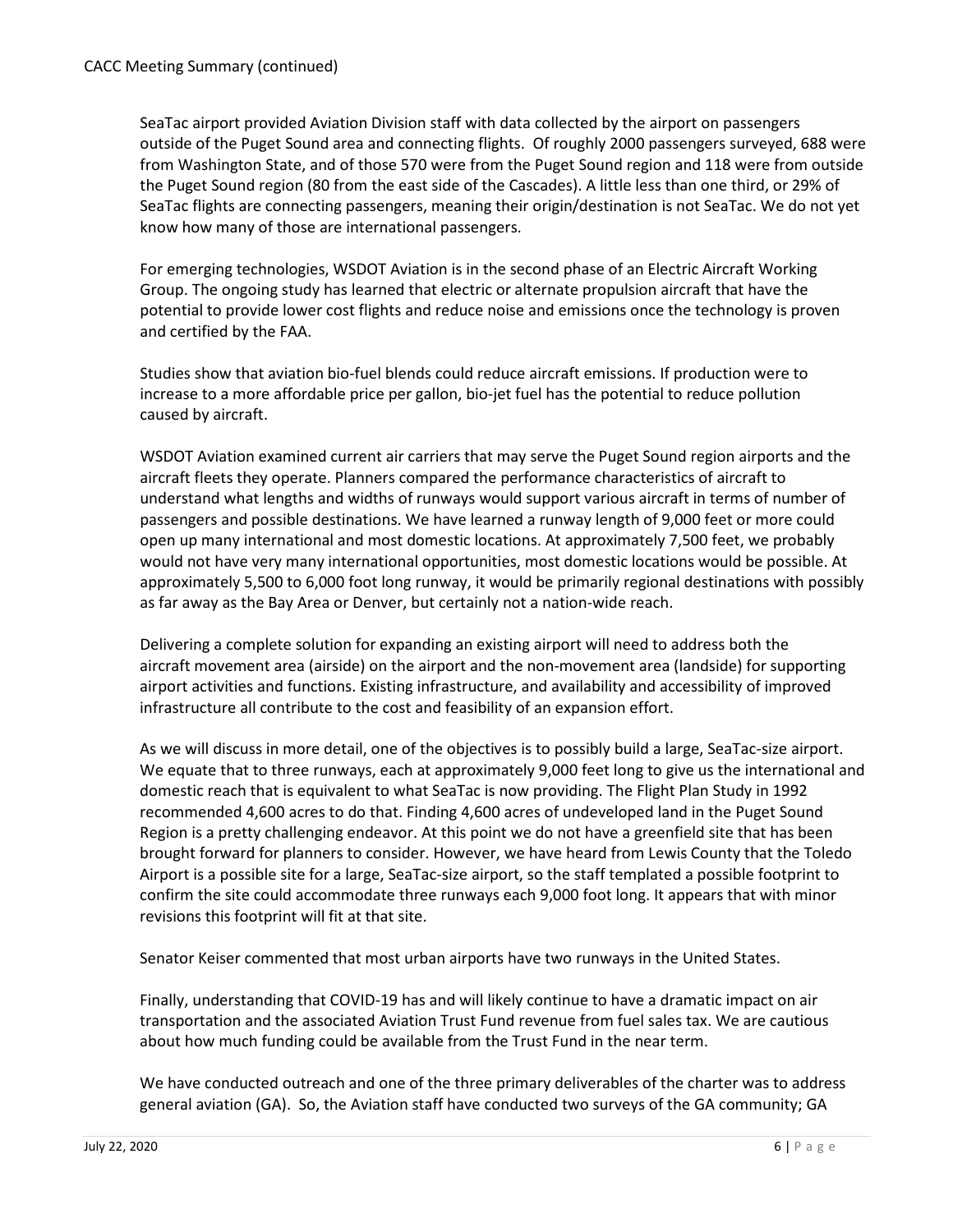Pilots, and GA airports to understand the challenges the GA community is facing. The surveys revealed there is a significant hangar shortage across the state and in the Puget Sound Region, and hangar availability is by far the most important concern from pilots.

Staff has heard ideas about high-speed rail opening up other parts of the state for air transportation access, both Eastern Washington and south of Puget Sound. We consulted with our WSDOT Rail colleagues and learned that currently high-speed rail across the Cascades is not being considered and a rail program connecting Vancouver, B.C. to Eugene, Oregon may or may not become high-speed. At this point, we don't have high confidence that we can count on a high-speed rail solution as part of this multimodal solution.

As previously mentioned, the CACC planning team has had several conversations with local governments in the region and at other locations in the state, to understand their respective interest and capabilities of each location. Staff developed preliminary screening criteria based on the previously discussed airport site selection factors, and obtained Commission member input, and conducted preliminary screening, which we will present in subsequent slides. Staff also developed preliminary evaluation criteria and sought Commission member input, which we will also present later in this presentation.

# Strategic Approaches:

In the January meeting staff proposed possible strategies to Commission members. The three basic strategies are; build one very large SeaTac-sized airport, expand or improve one or more existing airports, and a combination of both. We received very strong support for combining these strategies to meet near-term capacity needs from existing airports while conducting the processes necessary for a large new airport. The second option was to expand and/or improve one or more existing airports to provide commercial and freight service.

# Discussion on Strategic Approaches:

Rita asked the Commission members for their comfort in going with option 3, combining these strategies to meet near-term capacity needs from existing airports while conducting the processes necessary for a large new airport, and if they would like to express to the other Commissioners their reason for going with this option.

Senator Keiser stated it was encouraging to see almost a consensus. Seeing 14 members agree is a strong sense of the body. The seven that want to stay at the buildout level of current airports, maybe they could explain if they are thinking of that as a 5, 10, 20-year approach or if they are thinking of that as a 50-year approach.

Shane Jones commented that looking at other examples of multi-airport metro areas, he thinks it is challenging to think about two equal size Sea-Tac airports that currently serve metro areas. You think about Dallas/Love Field (DFW) or O'Hare and Midway, there are numerous examples or San Francisco, a large international airport, with two supporting smaller airports. There are numerous examples of success with a single large airport supplemented by smaller airports. He has yet to see a lot of success except with unique examples where DCA [Ronald Reagan Washington National Airport] and IAD [Dulles International], but DCA is uniquely located. He is concerned about two things, one is the commercial viability with having two SeaTac-sized airports in the Puget Sound area, and secondly, the ability to locate a SeaTac-sized airport in a location that would be conducive to serving the demand. When we think about airport locations that are 100 miles from Seattle and 75 miles from Portland that is not a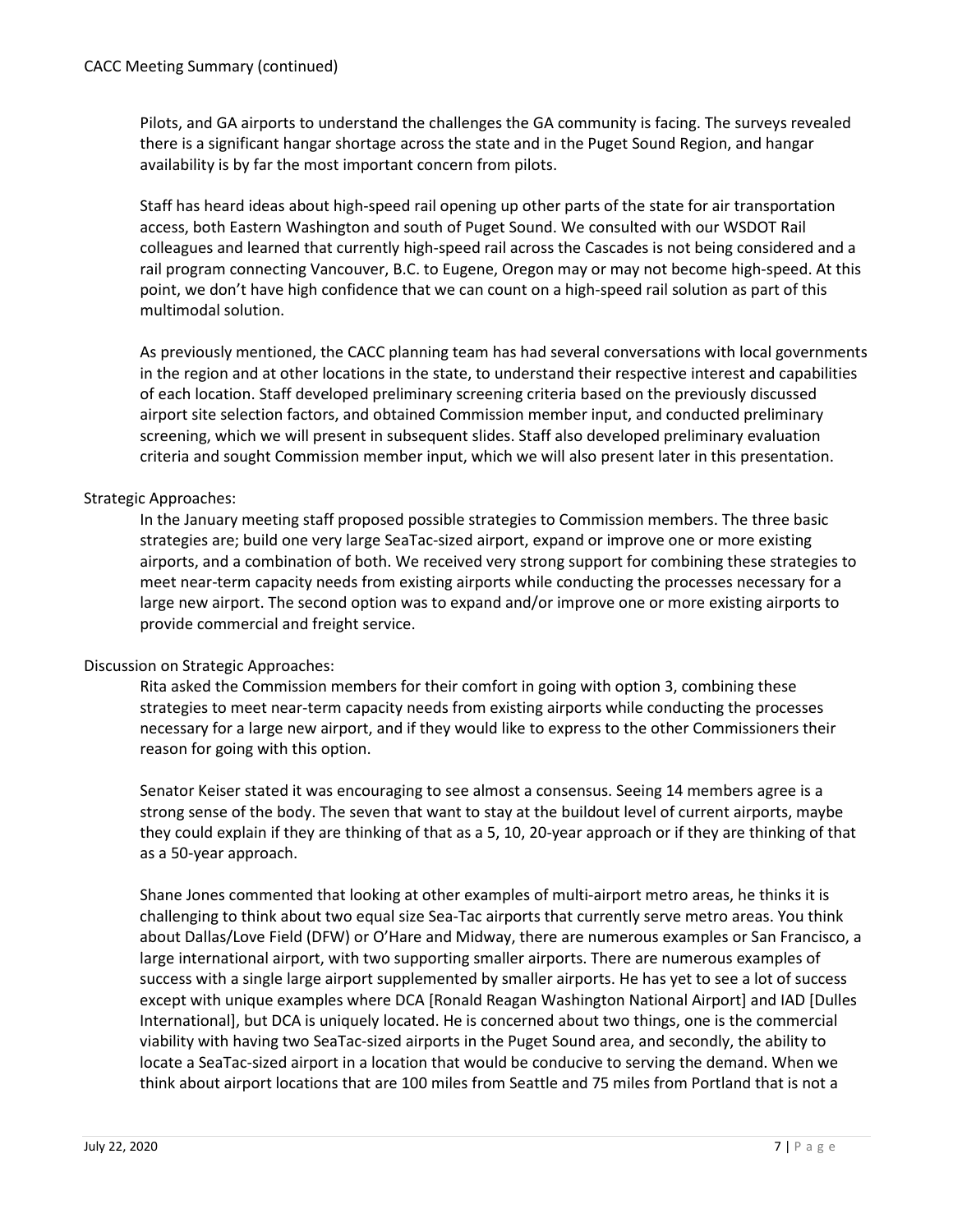viable location for commercial service. These are his concerns and why he prefers to build out one to two smaller existing airports.

Senator Keiser responded that what some of the folks may be thinking is SeaTac as it is now and having a duplicate size airport of SeaTac as it is now. She remembers when SeaTac had two runways, not three and when it was not the behemoth that it is now, even though its acreage is pretty small, it has (six months ago) the traffic of a behemoth. For instance, when San Francisco and Oakland are mentioned, it does not seem to be smaller airports because when she thinks about smaller airports she is thinking of Paine Field which is not an Oakland. That is where having a second larger airport would not mean a duplicate of an airport with three runways, 9,000 feet each, but would be something of the nature of a former SeaTac of 15-years ago capacity.

Rita got the sense of and asked if, there is an overall agreement that pursuing a larger airport would still need to be affordable and still need to be something that could be located before we can proceed with it. Is that correct?

David agreed, that is correct. The FAA has a lot to say in what ultimately gets decided. That is one benefit of having them involved in this conversation. He also agrees with what Shane is saying, it's very problematic to duplicate a SeaTac-sized facility. David believes the thought some of the members had and that he had, was choosing the third option was just that, it provides more options. We could start with something that has the land that could grow to a SeaTac-size facility, but that does not necessarily mean that it has to have three runways. It just provides options in the future if there is a facility like that to expand.

Steve answered why he chose option 3. He views it as a practical option and reading our legislative objective, which is primarily to find this primary commercial aviation airport, he understands it will take a very long time before it comes online. His view of option 3 is that it gives some ability to handle increased demand on the way to that 40-year airport. To him, that makes a lot of sense. It makes less sense, following our legislative objectives, to sort of substitute. With a primary commercial aviation airport, hard decisions will need to be made. He would not be an advocate for saying that is difficult and we have a lot of issues so we are going to switch it up and focus on smaller airports expanding. He thinks that also creates a huge risk 10 to 15 years down the road when we are kind of back to where we started; the only airport that can take this is SeaTac because we didn't pick that primary airport. That would be a mistake on our part as the Commission. Option 3 still delivers the goods on picking that site.

Robin agrees with Steve's assessment and she also preferred option 3. She thinks, especially now, the importance of phasing will be critical to the project.

Joe said looking over the notes from the last meeting, he looks at this like something we need to solve for in the short term with the short-term constraints as well as long-term. That is why he did not want to settle with one option. One of the notes from the last meeting was projecting that in the next seven years we will have approximately 2.5 million enplanements out of capacity. So that would be something we need to solve for with a short-term solution which could be resolved with option 2. Obviously, we are all looking at the year 2050 where the capacity constraints are that much greater, needing a different long-term solution. We spent a lot of time during the last meeting talking about all of the different variables and whether or not we're going to have a resilient solution to solve for all of them. We talked about emerging technologies but we also talked about all of the changes that could happen with technology, markets, and the environment. Solving for the short-term will allows us to also take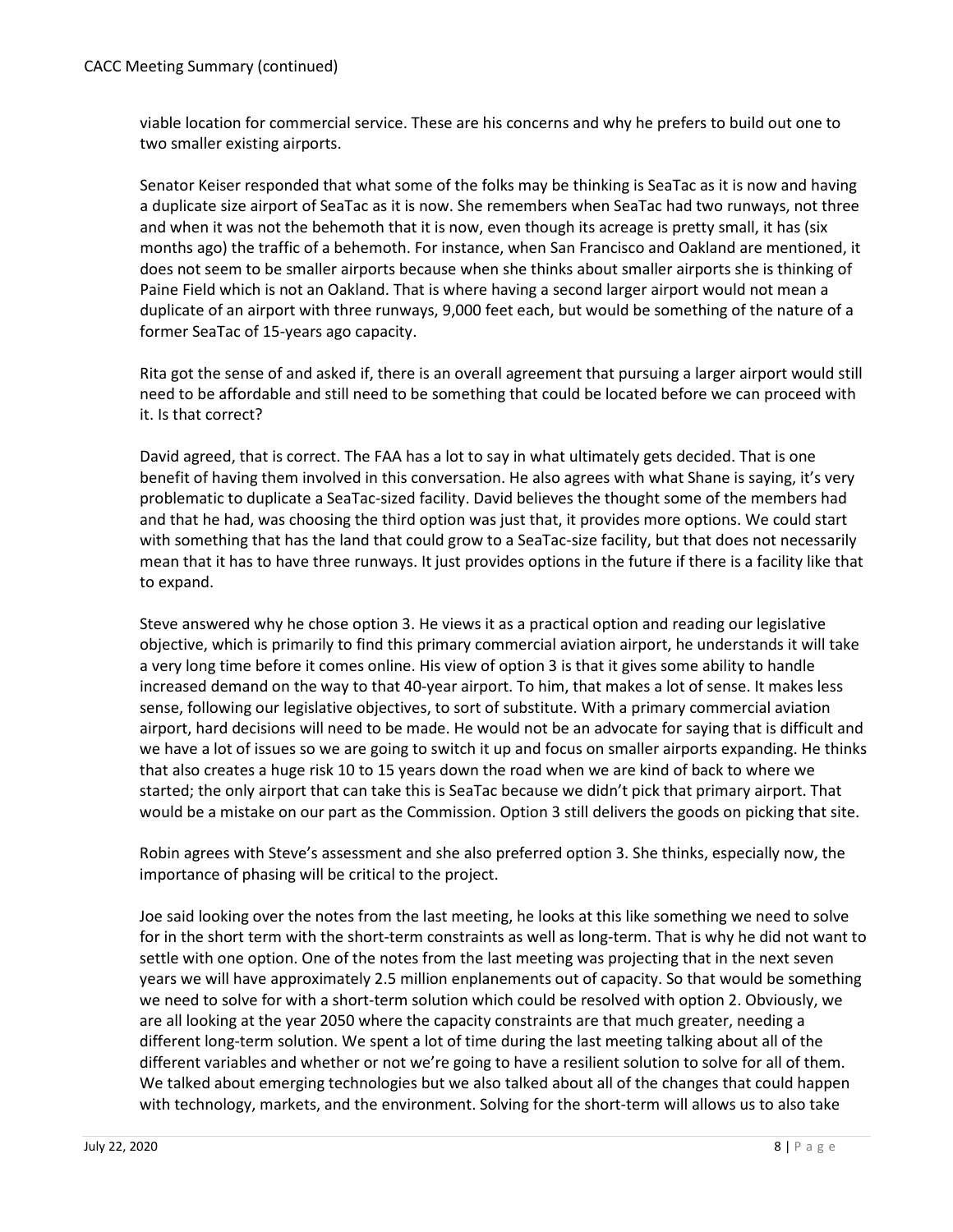note and experience some of those changes with the current environment in consideration for the longterm solution. That is why he landed on option 3.

David commented that has been the discussion among the staff, that we are really faced with two problems. There is going to be a short-term problem that might be easier to help solve but we are still going to have a long-term issue in 2040-2050.

Rudy commented we tend to want to approach these solutions from those that are planners and airport people as subject matter professionals. One of the pieces he has been wanting to understand a little bit better is as it applies to either one of these two models, is the market side of this, the business model for the airlines. Using Olympia Airport as the example, it has not had an airline, due to the closeness to SeaTac, that has wanted to invest the money in the infrastructure to do some sort of commercial service facility. Whether it is turbo prop regional service or regional jet or whatever could fit the existing runways. He would like to hear a little bit more from the airline representatives. If the Commission picks an airport in the interim, over the next 20 years or the next 10 years to fill some role, is an airline going to want to invest millions of dollars in that kind of infrastructure for a short-term period of time? So, he would like to hear extra input from the business model side of the equation.

Rob replied that the WSDOT Aviation team is building a consultant technical advisory committee comprised of five nation-wide firms that are going to help us reach out to airports. One company in particular, has a planner on board that has worked for three different airlines and is an expert in scheduling and that type of thing. So we were already working on that. He also commented that based on the input we received from Commission members regarding this strategy, and the fact that we did not yet have a greenfield site that has emerged, the Aviation planning staff took a look at what we reasonably could expect. He expressed that the planners actually took a look at two-runway airports. Two different methodologies nationwide were examined at a variety of metropolitan regions that were used in the PSRC Baseline Study. Then we did a second methodology where we examined the Bay Area. Using a primary airport and then two or three satellite airports supporting that metropolitan area we did some analysis. What we found was that the two methods came out almost the same; a reasonable expectation for enplanements at each one of those satellite airports was somewhere around five to six million. That's not to say there aren't exceptions because there are many exceptions around the country where a second airport has a much higher volume of passenger throughput. In order to give Commission members somewhat of a realistic expectation about what we could maybe hope for, five to six million appears to be the number. So when you look at the capacity gap David spoke of earlier to somewhere between 22 to 27 million enplanements forecasted by 2050, simple math tells us how many airports we would have to expand in order to meet that threshold. It is also worthwhile to note that some of the site constraints at these various different airports are limiting factors for runway length and therefore destinations.

Shane responded to Rudy's comments. He states it is a great question and a couple considerations, 1) so long as SeaTac is not full, and in that environment, sometimes investing in a smaller airport may not make sense. That being said, Alaska invested in Propeller and Paine Field even with available capacity at SeaTac just thinking that longer-term there is going to be a need for additional airports supporting the region. He thinks there is evidence of that investment but it will be pressurized when SeaTac is truly full and the demand of the local market cannot be met, then places like Olympia or Paine Field or others would warrant investment. So SeaTac being full sort of forces the function a little bit.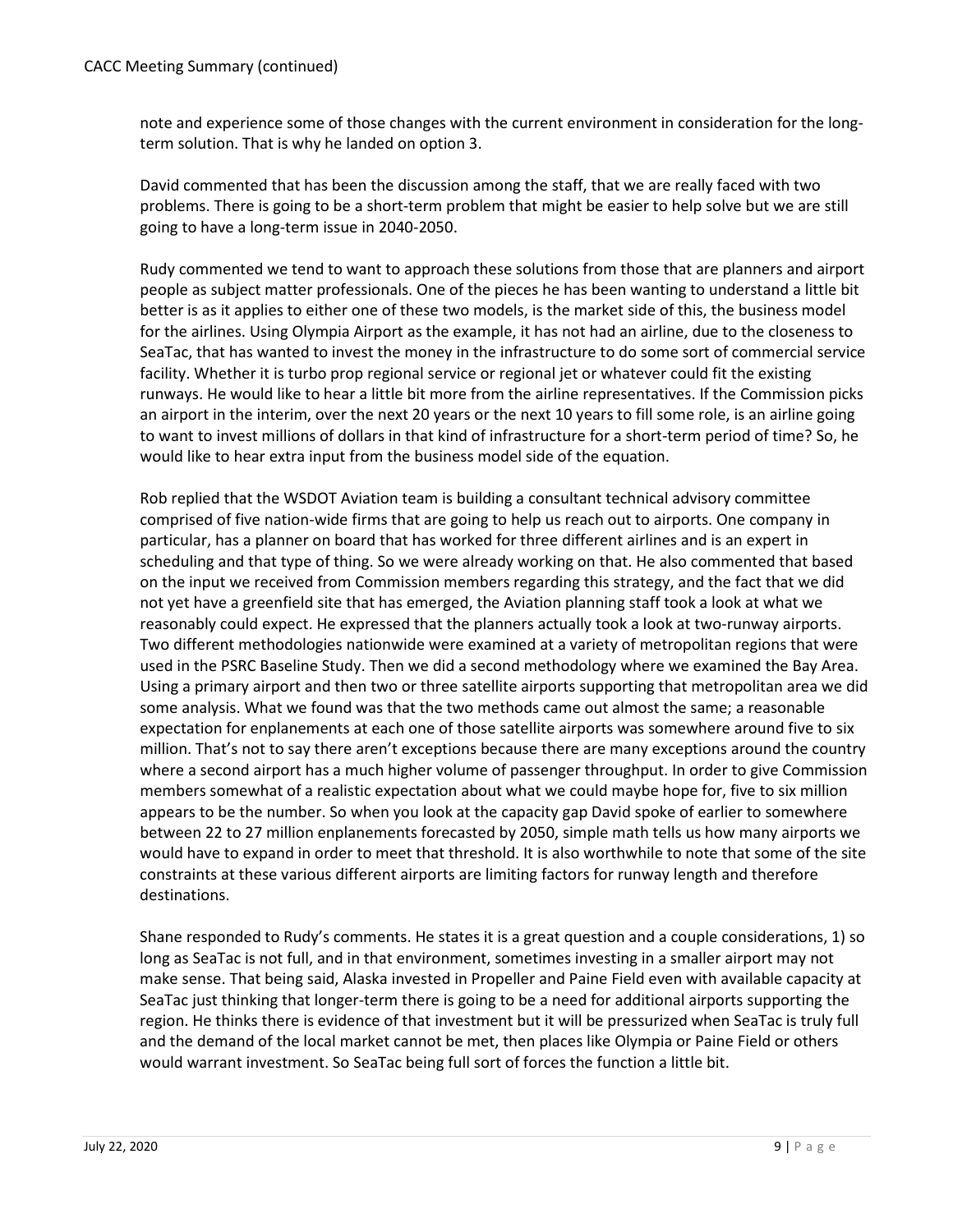Representative Orwall is glad to see the support for Option 3. It sticks to our mission which is also to go back to the Legislature with potential greenfield solutions as well as other expansions. It is a nice balance. Her assumption is there is a role for the state to play around infrastructure. We are going to need to step in, in addition to the private sector.

Larry does think it's important that we remain focused on that third option but his perspective is slightly different as to why. It is important that we do not distract other airports from pursuing their master plan objectives regarding airfield capacity at their facilities. There could be a possibility that people would begin saying, if we're going to go do this greenfield site you don't need to do these other projects. We need to point out that our efforts are not going to be at the expense of other airports pursuing their airfield capacity objectives. That is why he is very much in favor of that option and to underscore what Representative Orwall mentioned as well as Senator Keiser is that it really stays true to the legislative intent and our mission.

Robin agrees with Steve Edmiston's assessment for number three.

# Screening Criteria –

Rob shared as previously mentioned, the Aviation Division planning team adopted the airport site selection factors as preliminary screening criteria and reached out to Commission members to hear their thoughts. The slide reflected that 95 percent said the screening criteria are suitable. He clarified that the screening criteria's primary purpose is to eliminate possible sites, where evaluation criteria are going to be used to evaluate various different sites comparing one attribute and another to various different airports. With that in mind, we did get some recommendations from Commission members for additional screening criteria and as the planners examined them, they look like they are probably a better fit for evaluation criteria. In other words, which site is better or worse using a variety of criteria. We already have 41 evaluation criteria but are flexible in continuing to add or remove evaluation criteria. We think that perhaps these recommendations [on the slide] may be a better fit for evaluation criteria.

Rita asked if this approach makes sense to the Commission. No comments.

Rob shared that staff also conducted analysis of potential sites. As mentioned before, the accommodation of the Aviation Division work and the PSRC Baseline Study work resulted in a list of 20. We wanted to hear from Commission members if there were other potential sites that should be considered as a primary commercial aviation facility and we heard, Tri-Cities (Pasco), Yakima (Air Terminal), and Spokane (Geiger Field). Rob went over part of what was stated in SSB 5370 and explained staff's interpretation is the legislature asked for recommendations to the Legislature on future Washington State long-range commercial aviation facility needs including possible additional aviation facilities or expansion of current aviation facilities to meet anticipated commercial passenger service, air cargo, and general aviation. It is our understanding that part of the Commission's work is to look at other airports besides just a primary commercial service airport that could help with capacity needs for commercial service, air cargo, or general aviation. With that in mind, we believe those fit within the parameters of a system airport and a system airport is part of the state's aviation system. It could be a satellite airport in the Puget Sound region that would provide support with SeaTac as the primary or if there is another primary airport or it could be outside the region and still add capacity in which case it would be an additional airport. We understand that there are many very vital airports across the state and many of them are already providing support and there is an opportunity for those airports and others to be considered for additional capacity in the air service, air cargo, or general aviation realm. So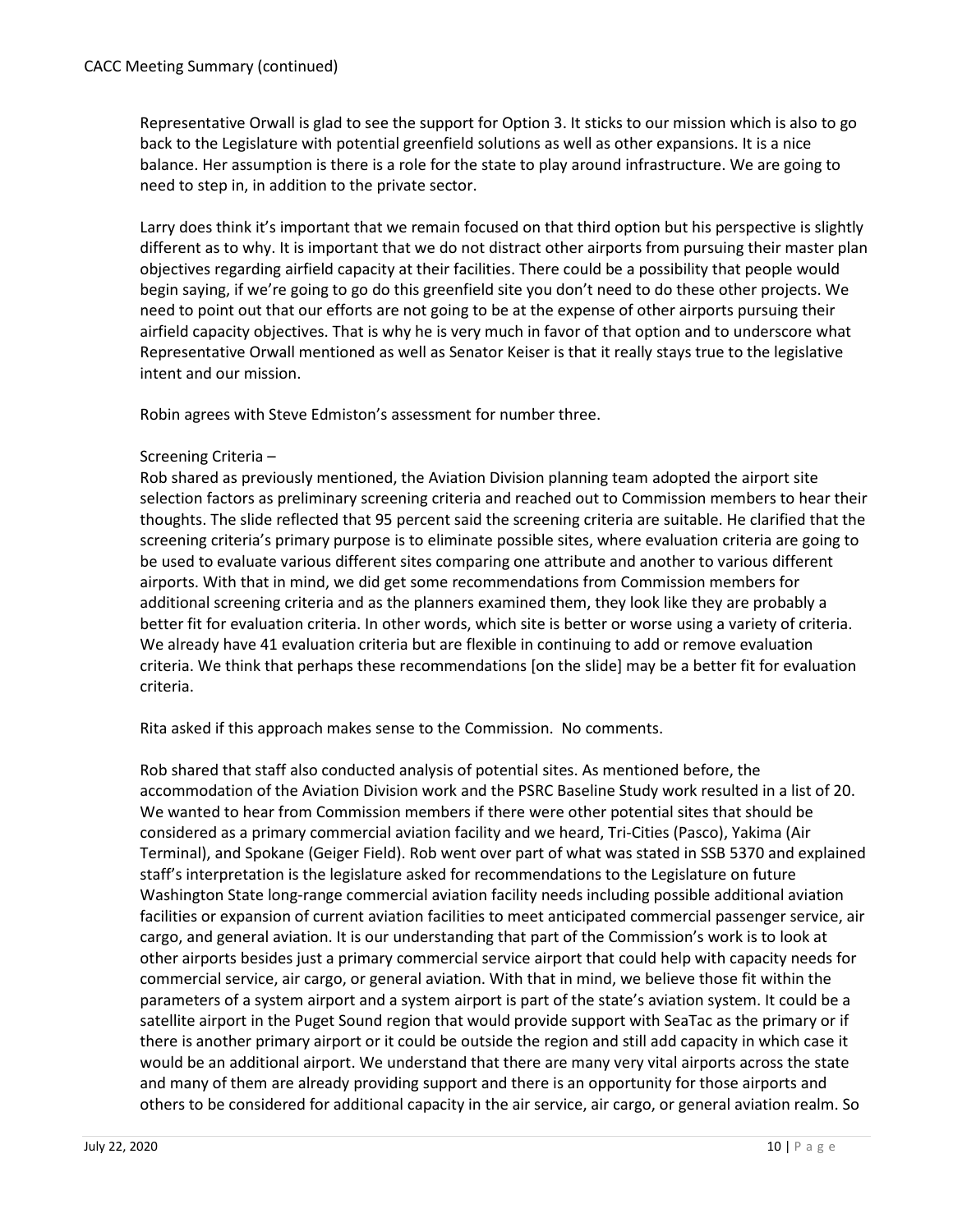with that, we are recommending to the Commission members that Tri-Cities, Yakima, and Spokane are probably system airports rather than a consideration for a primary airport.

Rita asked if the Commission members concur with the system approach for these airports.

Jeffery thinks the system airport works better and is more efficient when it comes to decision making. You won't be competing one airport against the next when it comes to making a decision of airline's passenger utilization. When it comes to efficiency the operation of the system airports works better.

David stated, as we look at the system of airports and other recommendations that the Commission will make, we need to hear from Commission members in terms of what they think needs to be done for the system as a whole. The staff already have some recommendations but we'd like to hear from Commission members as well. For instance, general aviation. We know that we have had some success with the loan program that we have for general aviation and starting to get some infrastructure projects in place. That is one of the suggestions David will make, that we carry on with that loan program because it has been such a success so far. Those are the types of things we would like to hear from the Commission members.

Shane thinks the system approach makes sense. What you are already seeing is this taking place from a market perspective. Spokane being a great example of getting more direct service to California destinations as opposed to connecting through SeaTac. As the demand both in California and Spokane area warrant it as well as congestion at SeaTac.

### 1:03:41

Steve asked if this creates a scenario where we will use a system rather than a recommendation of a single primary aviation site.

Rob replied. No, we are still pursuing the single preferred recommendation as stated in legislation, but we understand the legislation also asks for additional facilities and a more strategic long-term plan for the system. So, it is both.

# Staff Analysis of Potential Sites

Rob shared a list/spreadsheet with 20 potential sites which staff developed in combination with input from the Puget Sound Regional Council. The list is in alphabetical order which staff have considered as potential for a primary commercial aviation facility. The information on this spreadsheet covers travel time, land, runway [length], agency lead [i.e., city, private, port], transit service, miles to an interstate exit, traffic congestion issues, concerns, WSDOT assessment, PSRC assessment, and if it has potential to be on a possible list. The six sites which have received a positive assessment have been offered by the staff for Commission member consideration.

Commission members were asked for concerns on these six sites. Some general concerns are multiple sites may not be desirable to airlines, multiple sites may not be financially feasible, and existing sites offer limited expansion due to potential encroachment. Some site specific concerns are Arlington is too close to Paine Field and is not a good choice, Toledo is too far from the population, JBLM is not supported by the military or congressional delegates, Bremerton is too far from the population and the Puget Sound is a barrier to access, Shelton is too far from the population, and Tacoma Narrows has strong community opposition and the Puget sound is a barrier to access.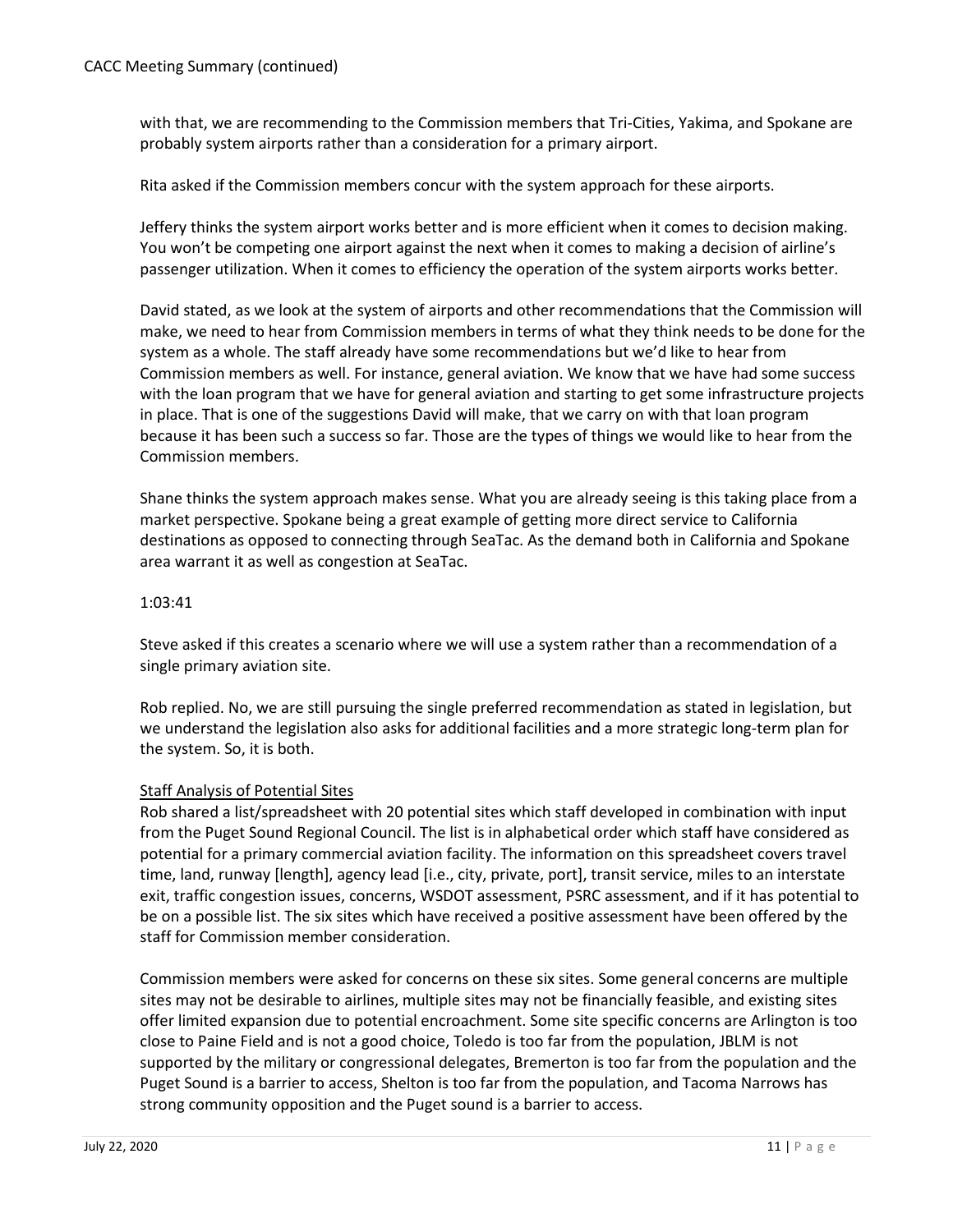Rita asked if the members had any other thoughts on these sites.

Senator Keiser commented about the issue of travel time being 90 minutes. She stated you need to factor in traffic congestion and 90 minutes is sometimes being in a traffic jam. That is one of the elements, not just the mileage, it is the actual on-time issue.

Rob commented that this information is at a very high level. A rudimentary tool was used so it did not address actual travel times based on congestion. He does have partners elsewhere, in the WSDOT multimodal division and regions that have begun to help us work through this. As we get to a smaller list, we will begin to do a much greater analysis on specific travel times.

Jeffrey asked about the Toledo site. Do you think there will be any concerns raised by Oregon State or the Portland airport with an airport so close to them possibly taking passengers away from the Portland airport?

David stated we heard from the FAA early on there are examples other places within the country where you have had close proximity of big airports like that where they have had to actually place safeguards through different rules and regulations to protect those airports that had already been established.

Jeffrey stated he is familiar with those safeguards and asked David to share with the other Commissioners what those safeguards are because it could limit the potential growth of the Toledo airport. When he read one of the documents it stated that we could potentially draw passengers from Oregon, and there may be some limitations to that.

David stated he believed that information came from the FAA Regional Administrators Office and he will get back with them, and provide the information to the Commission.

Representative Dent would like to think about that we are looking at changing what we are doing here. If we put things in the box that the travel time is too far or it is too far away from the population we are not going to solve the problem. DIA [Denver International Airport] was built a long way from town but it has worked fairly well. We may have to look at that if we want to reduce congestion and reduce the issue around population, but if we want to make travel time, ease of access, and all of these things, the way they are now, it will really limit our opportunities to make a difference in 20 to 40 years. We may have to get out of our comfort zone to see if some of these other sites will work.

Representative Orwall added that looking at some of these things around transit service or other things, that potentially we could improve. She hopes we do challenge some of these things which look restricted.

Warren commented that this is a difficult and challenging situation. It occurred to him that based upon the survey, we need to have a satellite of existing airports but look to the future for that single large facility, stands out clearly as the overwhelming response from the Commission members. Also, as we look at the demand and forecast, and we have no reason to believe the forecast will not come true, PSRC has record of producing accurate forecasts going back 30 years, so we can see the demand is going to be there. The question is then, where is that single large facility? Even if we look at a number of satellite facilities existing today, ultimately they will not be able to provide all of the demand that will be required. So, where do you site that greenfield site? This needs to be in the Puget Sound area because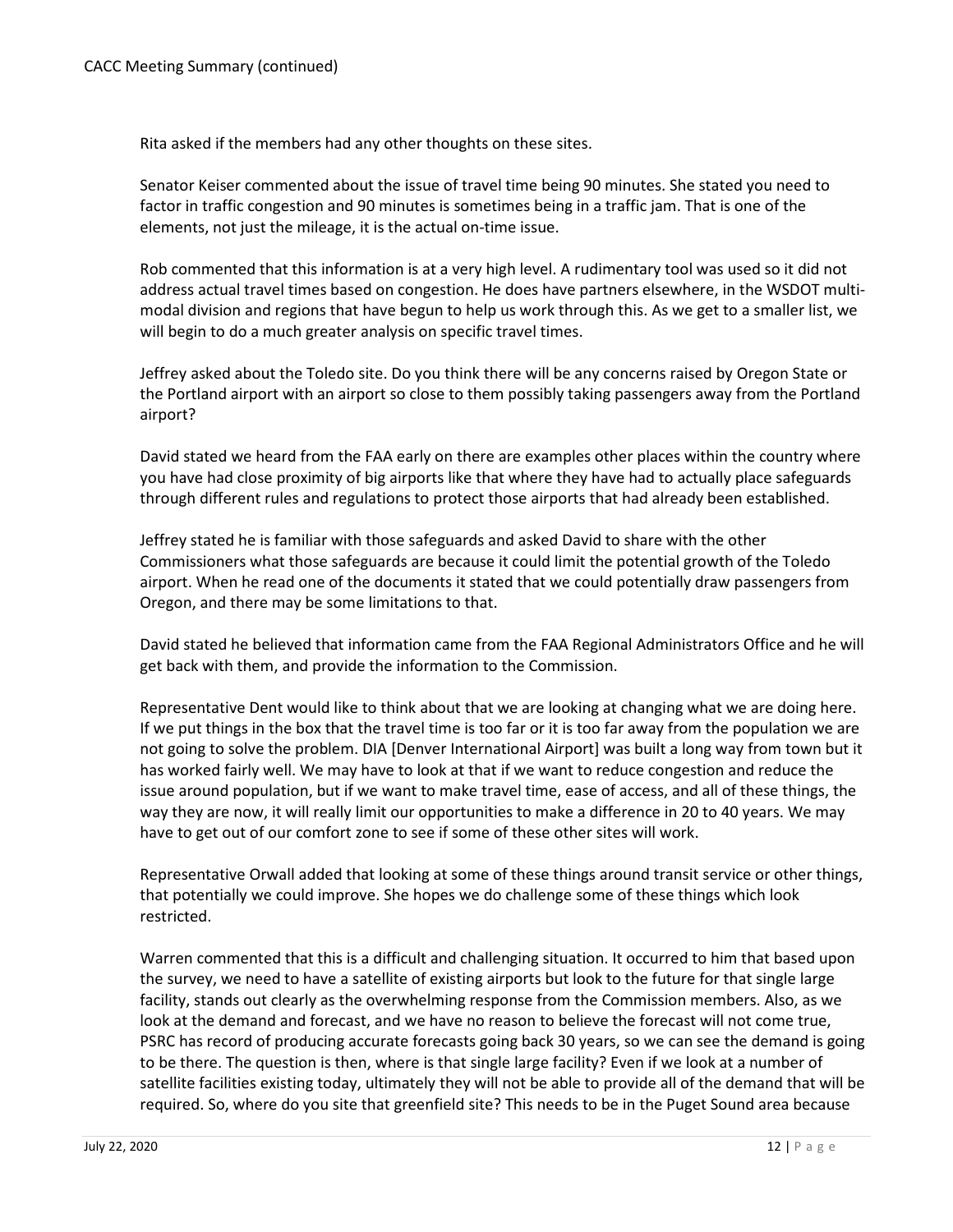statistics show clearly that the originating traffic comes from Puget Sound as opposed to the east side of the Cascades. Warren then commented that ultimately, we have taken JBLM off the list because the military has said that in our existing configuration, for the lack of congressional support, as well as the military's need, this is not something they will entertain as a joint use field. When we think 40 to 50 years down the road and you look around the Puget Sound area and based upon community and airport support and sponsor support, where can you go. JBLM provides the acreage and the space, so we move JBLM. If you move the base, in its entirety, to the east side, Grant County International, Moses Lake is the perfect solution for a number of different reasons. The biggest issue is you do not need to go to a green site where you displace local farmland, rural uses, and the population base. There would be a tremendous environmental constraint that would have to be met but ultimately, if you are looking 40 to 50 years down the road, if that support could be gathered and you can build that new facility on JBLM you could move the military. They would still have the strategic response, we would still have the economic impact of the military in this state, and then you would create that field that would then support long-term demand that the satellite airports will not meet.

Joe appreciates the analysis and the ability to narrow it down as it streamlines the information received so far. One comment regarding the capacity issue we are solving for, in recognition that we are not only solving for passenger but also air cargo and general aviation. It would appear that it is not built into the analysis but we have to take into consideration some of the constraints around air cargo, such as the need for sorting facilities and aircraft parking, and he does not see that built into the considerations. He brings this up because we have seen a significant surge in e-commerce just in the last four months with stay-at-home restrictions but also the convenience factor that consumers want out of e-commerce and the original projections were that air cargo was going to double in growth alongside the passenger enplanements as well. Those projections may be understated now with some of the differences and some of the changes in consumer behavior. Will we consider the air cargo constraints built into this analysis in the future?

Rob stated that we are looking at air cargo though it may not appear so. WSDOT Aviation was heavily involved in the joint transportation committee air cargo movement study and we have consulted that at great length. Rob is aware of the doubling of demand for air cargo. We have chosen to try to streamline this approach so it is simplified for the widest audience but behind the scenes, we are looking at air cargo.

Rudy commented that in our last Commission meeting, his subgroup chatted about what Warren brought up regarding JBLM. When you look at this new airport we are being asked to look at, is a monumental task. But, it is not any more monumental than the idea of relocating Joint Base Lewis McChord. He thinks it is worthy of the discussion. It is foreign to those who have not thought about it before but give it a little bit of time to say, what if we were to consider that as one of the possibilities. What does relocating a military base look like, how could that be phased over the 20-year period, and what would that look like.

Larry stated that Warren's comment is very important for us to consider. He does not believe it would require the base to be relocated. He thinks there are many examples in the domestic U.S. of very successful joint use facilities where there is a civilian function that have been incorporated with a military function on the airfield. In fact, those types of partnerships can be very cost effective for communities. We have to recognize that this capacity and the location of that particular facility is very complimentary to incorporation into a regional capacity conversation like we are having now.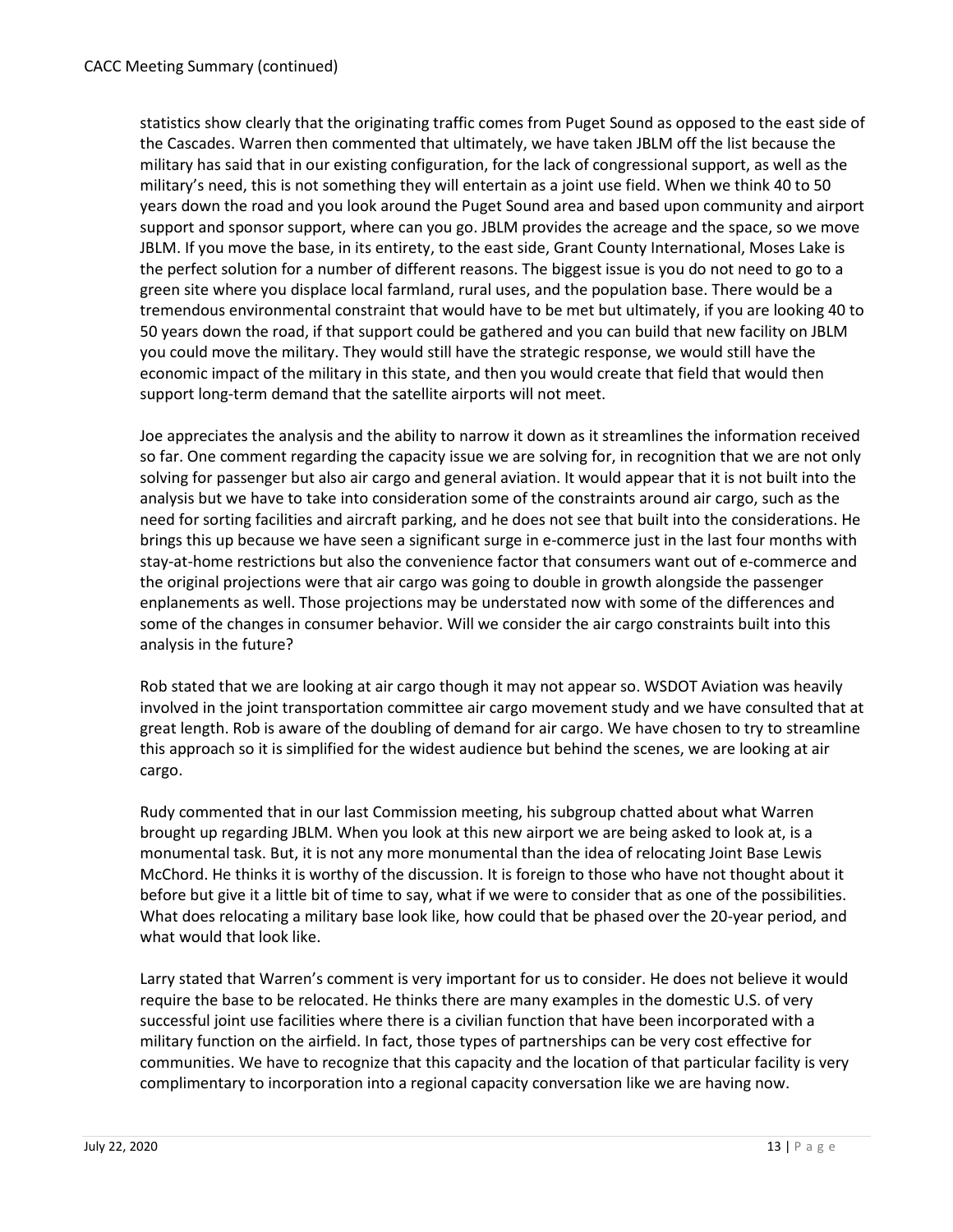Josh appreciates the visionary thinking that is being put on the table, but it makes him nervous. When he hears the idea of simply relocating what is, what he believes is Washington's second largest employer, we cannot be flippant about such a recommendation. We cannot take for granted the military facility employing over 50,000 people would even stay in Washington State. We have to be very careful with our public statements as it pertains to Joint Base Lewis McChord. He agrees that as part of our recommendations, one of the gaps we have is a need in the long-term to provide for some type of commercial facility in the south sound. Pierce county is the second largest county by population in Washington State and in this planning horizon it will very quickly be a county of over one million people. As part of our planning effort, we do need to identify that we have a gap in the south sound.

Representative Orwall asked that more be said about the Puyallup area.

Rob stated that we did look at that area. We talked about the 1992 Flight Plan study and there was a greenfield site in central Pierce County that was proposed as part of that study. However, the satellite view shows that site is now fully built up as a neighborhood. That could be problematic as far as doing a greenfield site there. We have looked at the existing Thun Field. There are some limitations to that site and it is on the list of potential sites. There is quite a bit of development around it so that is why staff looked at East Pierce County. There may be some space in East Pierce County but that is up to East Pierce County to decide and we have not had any feedback from them. We don't have a site in the Puyallup vicinity or east of there that staff can analyze.

David commented that Josh's points are well taken. In one of David's former jobs as the  $1^{st}$  Corp Aviation Officer, these discussions took place at Joint Base Lewis McChord before. Two things, when you use the term JBLM, that is inclusive of what is McChord Air Force Base as well as what was formerly known as Fort Lewis. It really changes the flavor of things when you start talking about relocating JBLM as opposed to McChord. Second, there is a strategic reason why the base is there, and he would expect that we will hear more from the military leadership as to that reason. Deep water ports play a big role in what our military does and how we send troops, equipment, and supplies overseas so it is something we should not overlook. David agrees with Josh, we have to be very careful about being flippant, and he is not sure people are being flippant, but this is a comment we will take it back and continue to delve into it. What David is hearing from the Commission members is to not take it off the table and continue to keep it as a possible solution as a joint operation.

Rob stated that many months ago we did examine the possibility of joint use. Across the country there are 10 air force bases, 10 army airfields, and one navy airfield that are joint use. So a precedence has been set. Under Tacoma/McChord field, agency lead is one of the challenges that will need to be overcome. We are looking for either a civil government or a private industry sponsor who is willing to take that on and that has not materialized.

Rita read a couple of member comments in the chat agreeing that as a long-term solution for joint use that JBLM should be considered.

Steve kept thinking back on our legislation and they recognize that we are going to see substantial governance issues and funding decisions that are going to have to be made at a state level. He thinks it is a mistake for us to remove a site because we think it is too expensive.

Robert Rodriguez stated that in their current state, on the former Fort Lewis side and on the McChord air force side, joint use does not lend itself well. McChord airfield is landlocked with one runway, and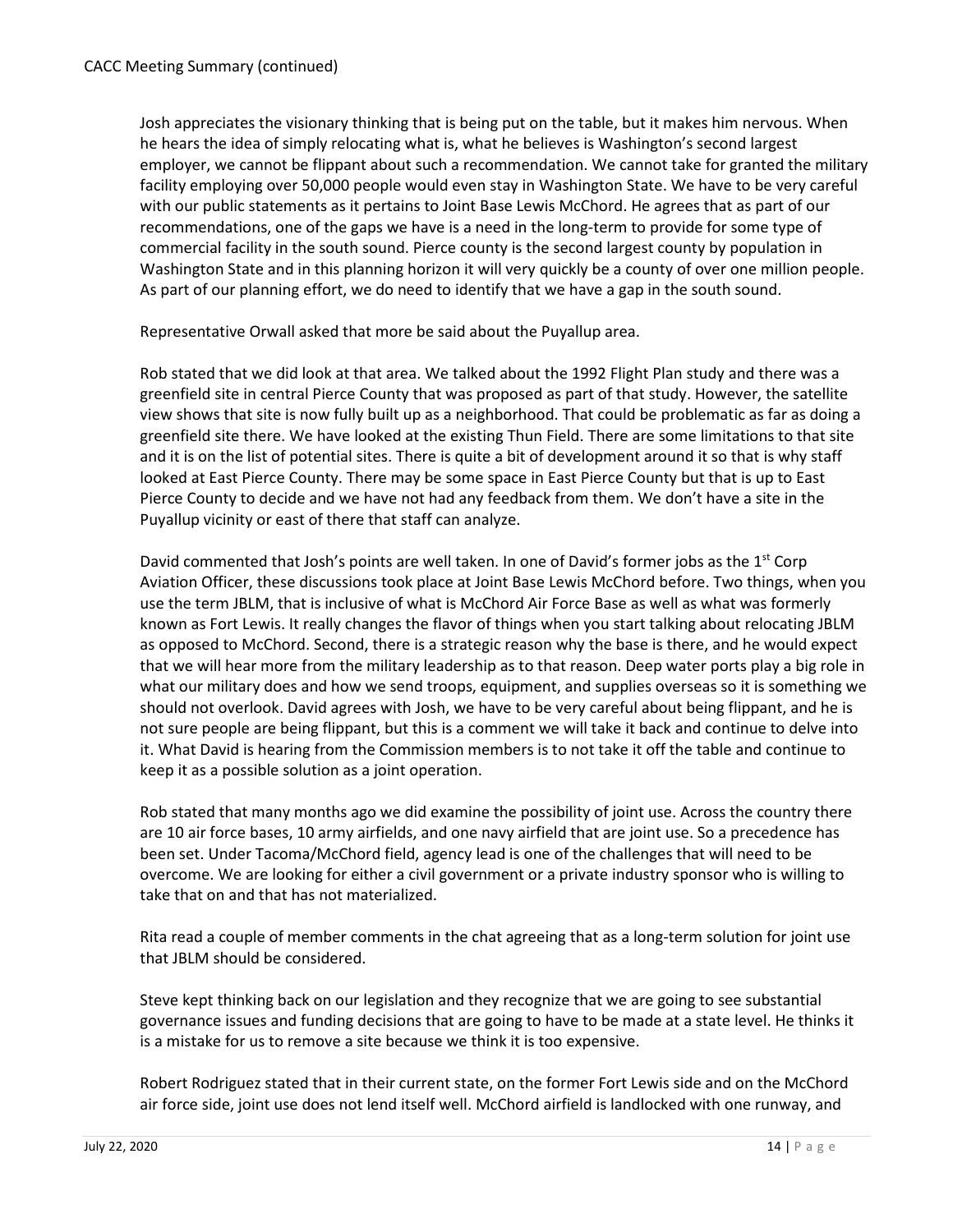does not have enough ramp space for the existing aircraft so it wouldn't function as that. If you move someone, then maybe it would be a viable solution but right now Command has been very clear there is no interest from the Army side, which is the lead agency for JBLM.

Mark commented that he would like us to consider one possible location east of the Cascade Mountains which would be in our best interest to ensure we are considering the entire state. There are ready facilities and partners wanting to be a part of a solution, and we should consider at least one possible location on our short list of six to be east of the Cascades.

Larry stated he understands the comment about potential population shifts/migration outside of the immediate Puget Sound area. However, he would suggest the population growth models are not going to increase at an order of magnitude which would drive a justification for construction of a new airport. Most of the airports that were being considered on the system-basis, which he thinks is a sound philosophy to consider, all have their own master plans that are driven by demand factors that are specific to that particular region or community. It would be a distraction to consider airports on the other side of the Cascades as a viable solution for the problem statement we have been tasked with resolving.

Rob stated, what he is hearing from Commission members is that there is some interest in having another look at McChord field. There has already been a fair amount of work in that area so the planning team will get together and explore what opportunities we might have to revisit as a possible option.

Rob redirected the members to the staff analysis of potential sites slide and stated the staff have reduced the list that is being recommended to the Commission, down to six. We want to hear more from Commission members if there is something else to be considered here.

David thanked Senator Keiser for her comment, then stated that McChord will be added back on the list as a possible site.

Representative Orwall asked if Puyallup was in the six sites.

Rob stated it is not a likely candidate, the acreage and development around the airport are limiting factors along with other items. Both the WSDOT and PSRC assessments recommend that Puyallup/Thun Field is probably not a good potential to be a primary commercial airport.

Jeffrey had a question about adding JBLM to the list. Is there any additional community engagement that needs to happen in light of this decision?

David said, absolutely and we would need to hear back from Pierce County and others about this.

Josh thinks we have some interest from the Commission on identifying some type of solution in the South Sound. His recommendation, as part of these potential sites, is identifying some type of greenfield site in Pierce County. If there is some type of partnership, long-term at JBLM, or another site we have evaluated over the last 40-years or a new location, so be it.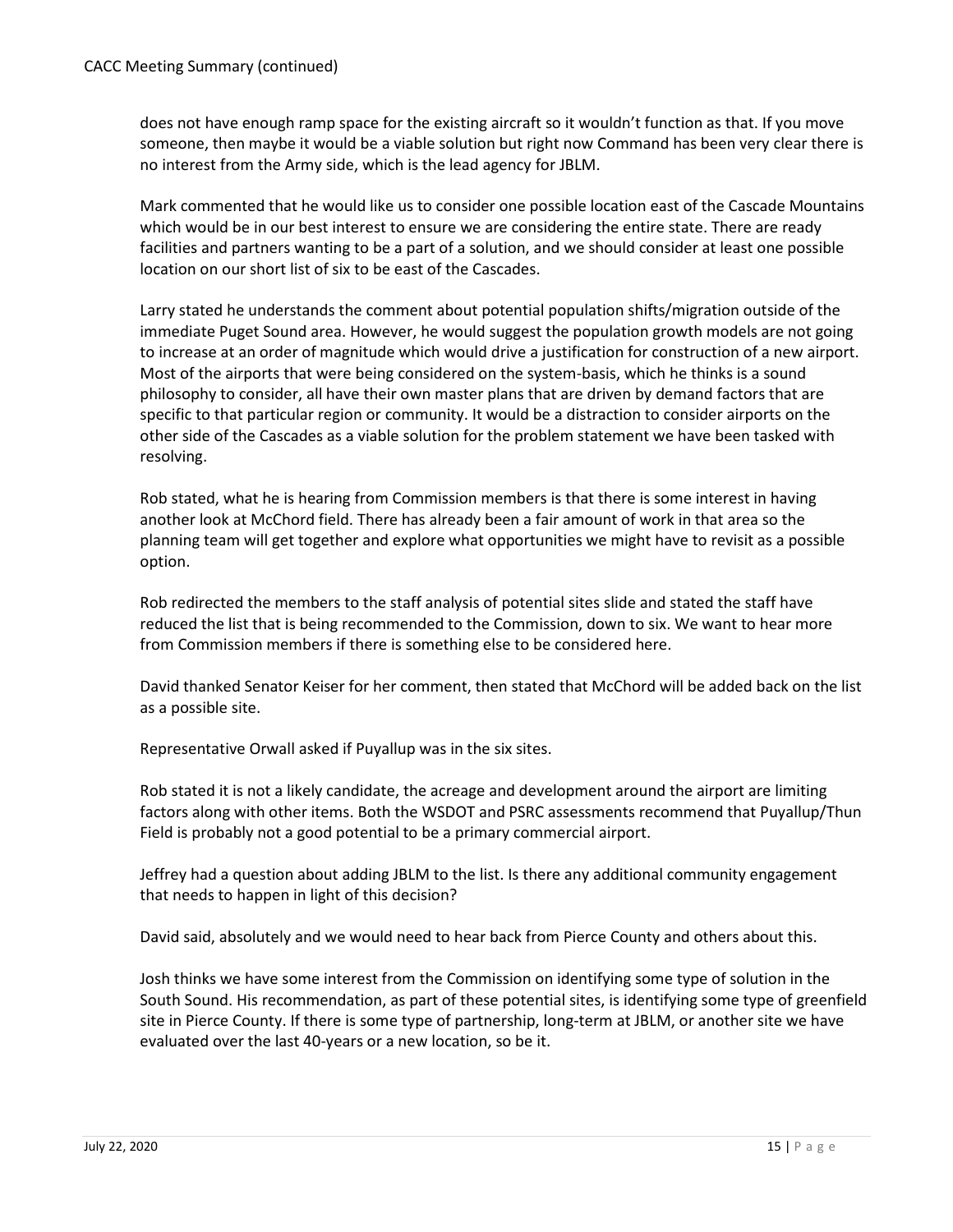David said we kind of started that process. He sent a letter to Pierce County asking them to open up some dialogue and he is hoping to provide a briefing with them, and working with the planners, to discuss the possibility of a greenfield site.

Tony looked at the list and the only greenfield site on the list that has proximity and capability is Black Lake and he would like to see more studied on it. It was not considered in the PSRC study.

David doesn't know that it is the only viable greenfield site, but it may be the only one on the list which is why we are hoping to hear back from Pierce County. The public spoke out very quickly to the County Commissioners and they do not want an airport in Black Lake.

Larry thinks we have to anticipate that public opposition is likely for just about any solution we are going to pursue, whether it is expansion of existing airports or a greenfield site. It should not deter us from properly evaluating the technical merits of any particular site.

David added that in some instances there may be one voice that is the loudest, but that voice may not be reflective of what the majority of the people in that area actually want.

# Evaluation Criteria

Rob clarified that evaluation criteria does not include or eliminate a site, it compares sites against each other. There are eight different categories (operational suitability, site suitability, partners/sponsors/community support, market factors, public benefit, economic feasibility, environmental stewardship, social equity) and the criteria fall within them. Commission member input listed these categories as most important; operational suitability, site suitability, partners/sponsors/community that should be considered, market factors, economic feasibility, and environmental stewardship. Additional evaluation criteria within the categories was also suggested by Commission members.

Rita asked the members how we should be factoring in the issue of support.

David responded that for him, sponsor/community support are important factors that we need to evaluate at all the different phases. He does not think we should discard whether or not there is community support in any given phase. It is important to hear from people and what they have to say.

Jeffrey commented that a change on criteria slide under Phase III, jet fuel storage, should include jet fuel storage and delivery.

Larry stated local support is helpful to us in terms of understanding the environment at whichever site that we think is best for a new facility. However, he does not want it to take on a disproportional weighting in the analysis of what we need to do. It would be preferrable to have a community or several communities that would invite that kind of economic development and a facility. However, he does agree it needs to be present and part of the dialogue.

Senator Keiser spoke about the need and services in the South Puget Sound and maybe the Pierce County area. If we think beyond the constructs of Pierce County, we have some very viable and active tribal governance jurisdictions in East Pierce County, the Muckleshoots for instance. She wonders if we should incorporate tribal voices in this process. It could be that there are tribal lands that might be appropriate and something that might be of interest to the tribes.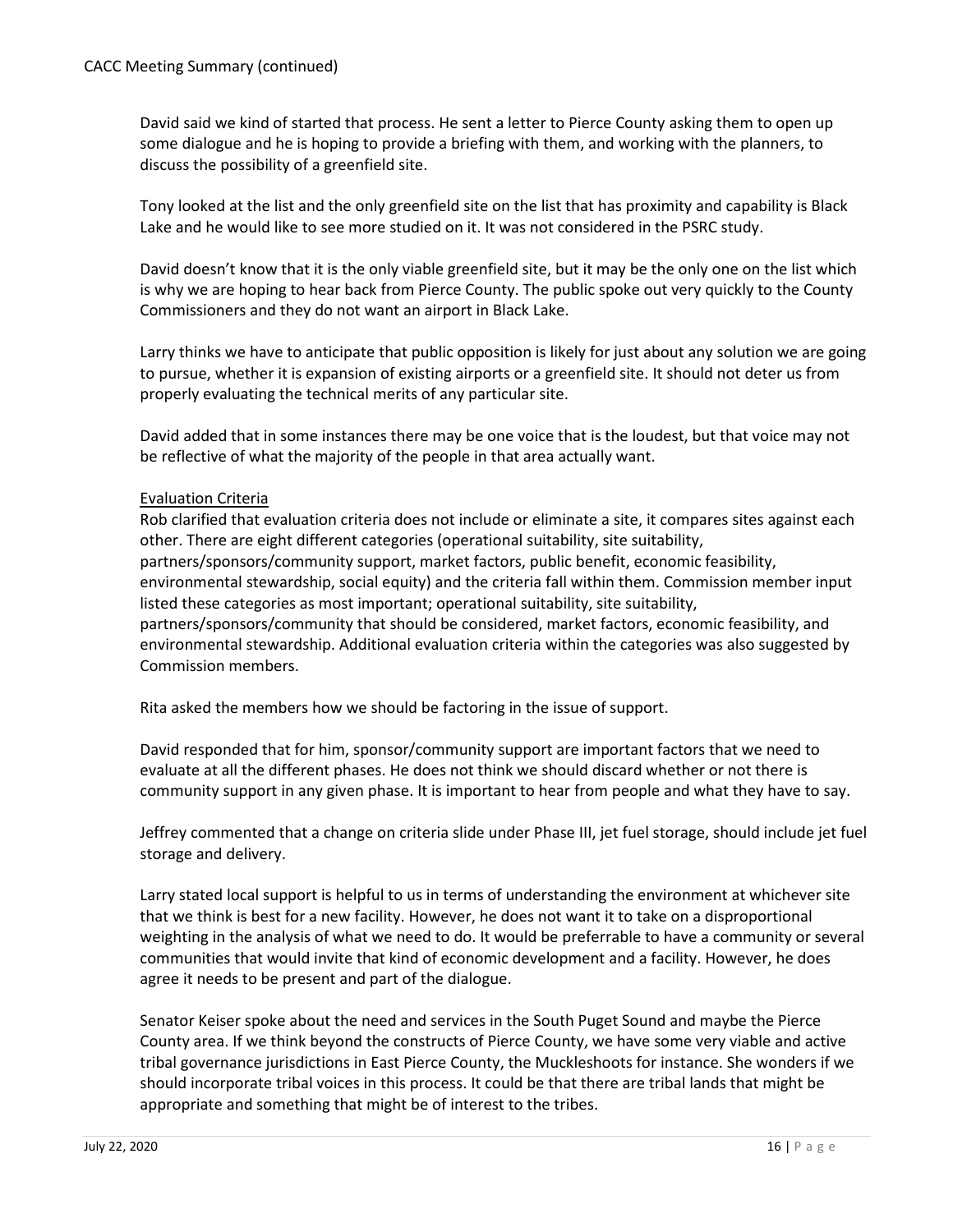Rob responded that we have sought collaboration with our WSDOT tribal staff. We have not been able to connect yet. We agree and are trying to include tribes. Not just the Muckleshoot tribe but all the tribes that could potentially be impacted or could have a contribution.

Larry added that we may want to recommend the Legislature fund some initial environmental work because that will help accelerate the process and identify early issues of concern that may need to be mitigated. We may have some slightly different environmental goals and objectives than what you would get in a typical FAA checklist in terms of how we want to do that. There is also a need for further dialogue around a governance structure of an airport of this magnitude.

Rita shared that she was seeing in the chat box some conversation about some high-level screening process. She suggested to David and Rob that we spend some time thinking about how we would manage that to come up with a recommendation for the Commission.

### Discussion on Evaluation Criteria

Rita stated that we have heard general support for the categories of evaluation criteria and discussed the possibility of how we would think about some of the measures for environmental responsibility. She then asked for any other items for discussion on the evaluation criteria.

### Adjustment to CACC timeline

Rita stated there has been concerns expressed about the current timeline which was established prior to the COVID-19 pandemic. The social distancing requirements have made it difficult for the Commission to do its business, much less to be able to have conversations with the public for input. The options we have are to either stay the course or request the Legislature delay recommendations by one year to provide more time for additional analysis and outreach. She then asked for discussion.

Rita asked if there is concurrence that we should request the Legislature to approve a delay of the Commission's work by one year.

Representative Dent stated he is currently working on that on how we can extend that out and what the legal requirements may be, whether we need legislation or not. He does not have an answer, and he will have one soon.

Senator Keiser will be happy to work with Representative Dent on this.

Shane said that we are all hopeful that life returns to normal. There is uncertainty, they see a return to leisure travel certainly. He thinks business travel is a bit of a question mark. There could be a fundamental long-term shift in air travel demand. While not necessarily recommending a delay, as time goes on and we see how the recovery is going, we will be better informed about that.

Larry thinks it is premature to make a decision like this right now. The circumstances we are facing are too dynamic for us to make good decisions regarding the schedule. He is in favor of having a sense of urgency to get the work done. We might want to get to a point where we go back to the Legislature and say, here is the work we have done and we want to do additional work to advance this issue so we would like to see the additional work funded and the timelines extended associated with the additional work. So he would like to postpone this decision.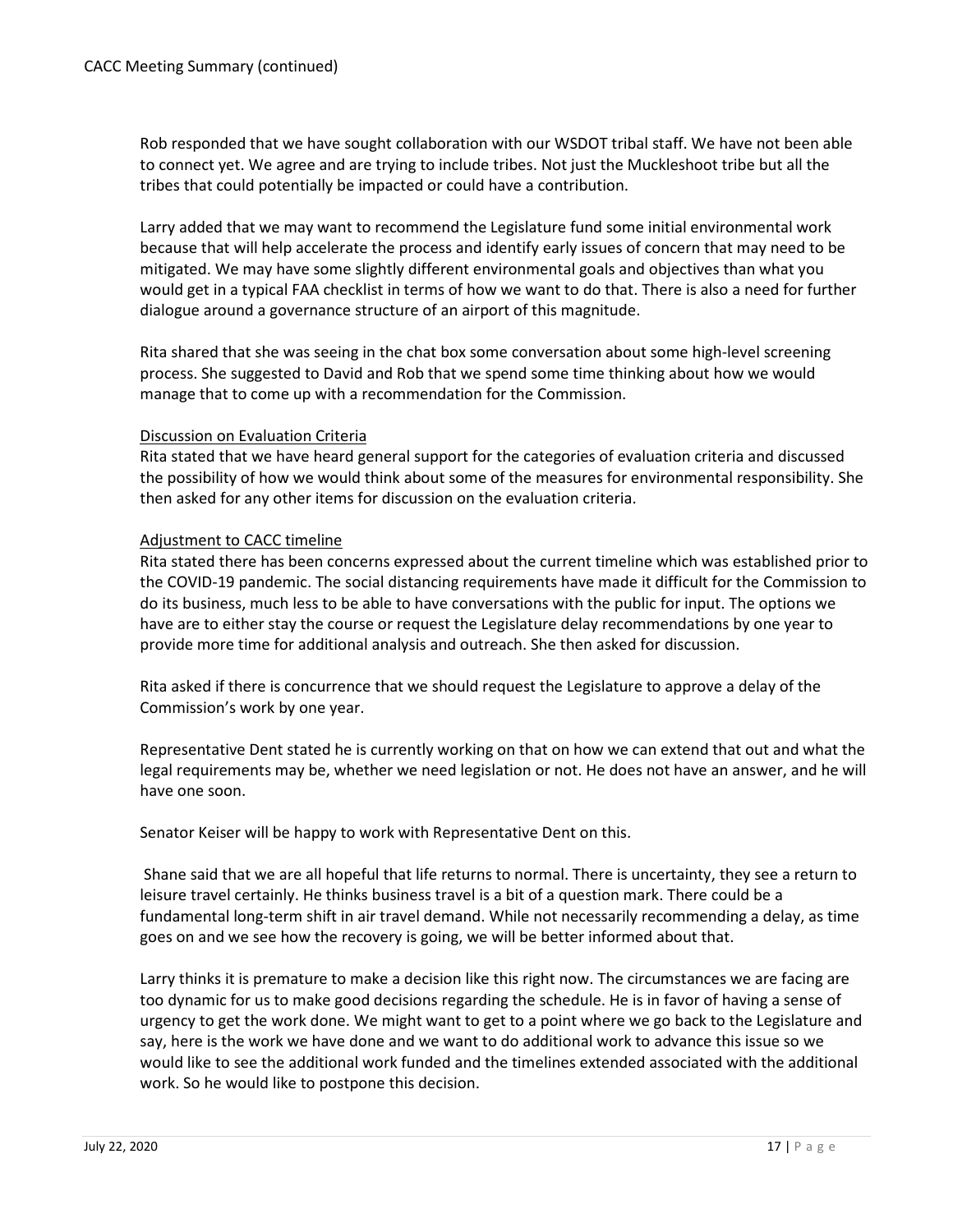David said that he is hearing the group say, stay the course but keep our options open especially as we come to some conclusions and recommendations. He thinks it is helpful for Representative Dent and Senator Keiser to look at some options we do have to make some adjustments should that be necessary.

Bryce wants us to make sure as we do this work, we are doing adequate public outreach. During this time, it has made it more difficult to do adequate public outreach. If we do stay the course, we build in the flexibility to continue to do the correct type of outreach, getting the correct type of feedback to make these decisions and to adequately make sure the public is involved.

David said that was one of the catalysts that started this discussion in the first place, was during the pandemic and what we are all doing the 'be safe', can we have an adequate public process that facilitates everything that should be done involving the public. That is one of the reasons we had initially brought up this discussion about, do we need to look at our timeline so we can ensure the public can get comments in and have face to face interaction with sponsors and our team.

Rob commented about the timelines it will take to deliver on some of these things. It is roughly a 20 year process to deliver a new airport, from the ground up and roughly a 10-year process from the green light until we have substantial completion on construction for the expansion of an existing airport. When the Legislature first came out, we did some quick math and realized the timing to deliver to the Legislature in January 2022, both the single preferred location and the possible expanded sites; while the single preferred location is still attainable, we were feeling a pinch in the time available for expanding the sites. With the understanding that perhaps the downturn in the airline industry could push things out a few years, that is actually beneficial for the timeline for expanding existing airports.

Steve said that the short list is due January 1, 2022, and we have had only one commissioner meeting since our January meeting, or whenever that last one was, and probably only have one scheduled, that would be in October. His concern was, is that a powerful argument that, as far as substantial participation by Commissioners, we have lost the bulk of the year. It is hard for him to think that with one more meeting for four hours, we can be doing our jobs to support staff to be ready for picking six on January 1. It seems like a really big lift.

Rob replied that we have thought about that. We recognize that this is a very dynamic situation. Hopefully staff have been able to connect with Commission members often enough with relevant data to keep the thinking moving forward and the clarity of what is being accomplished. The feedback from today's meeting has been beneficial. We have recognized that there may need to be another meeting, so we have templated perhaps early in December, if it is needed depending on how things evolve. We are open to expanding the number of meetings, not only the frequency but the time, if that's necessary to accomplish the work.

David said we should still work towards that January goal and we will see what we get back from the legislators on what we can do. We can also look at a supplemental meeting in addition to the October meeting.

Next Steps:

- Community/sponsor engagement on potential primary aviation facility sites
- Develop a broader understanding of public and industry preferences
- Explore and develop possible *System Airport* roles/contribution to capacity
- Revise and update evaluation criteria